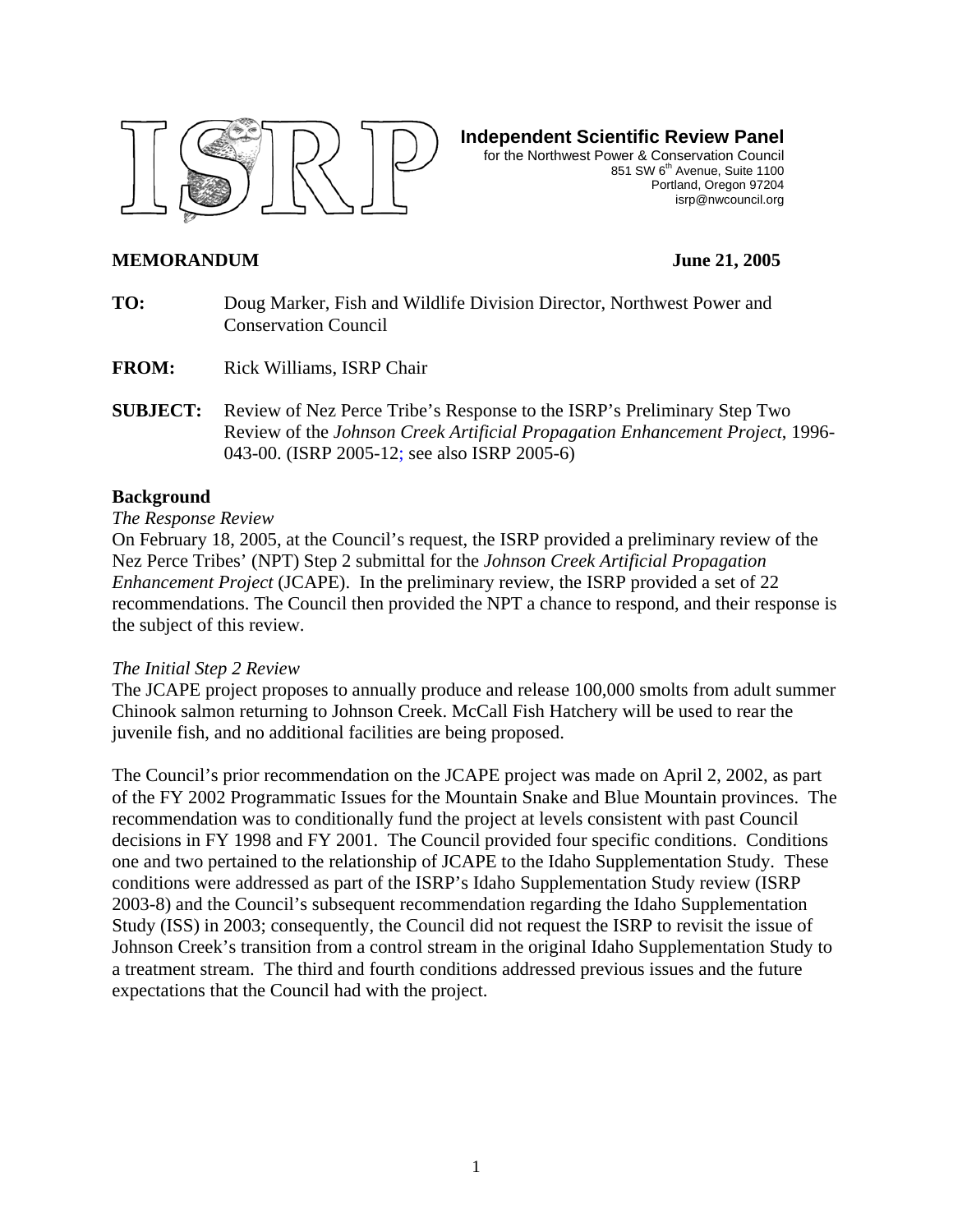The third condition included scientific issues and was the focus of the February 18, 2005, ISRP review (ISRP 2005-6). Those conditions included:

- relationship of this project to the Council's policies on artificial/natural production,
- final design of the project consistent with any master plan and preliminary design,
- has the project or its purpose changed in such a way to raise new scientific concerns,
- has the underlying science or the way it is understood changed so as to raise new scientific issues, and
- how technically appropriate are the monitoring and evaluation elements of the project.

The project sponsors address these issues in Attachment C (JCAPE Monitoring and Evaluation Plan), Attachment F, the Project Review Conditions, and Attachment G, the Master Plan Responses. These documents were the focus of the ISRP review (ISRP 2005-6). The ISRP's initial Step 2 review provided twenty-two recommendations intended to meaningfully advance the JCAPE. The Nez Perce Tribe (NPT) provided a written response to those recommendations on April 26, 2005. This ISRP review addresses the NPT responses to ISRP 2005-6.

In their response, the NPT asserted that a number of the ISRP's 22 recommendations were management decisions, and therefore did not pertain to the scientific merit of the JCAPE. Apparently, our review was perceived as being too prescriptive, rather than pointing out ways to improve the project to make it consistent with current scientific thinking about supplementation. The ISRP acknowledges that many of the recommendations were frank and directive in nature; however, our intention was to provide concise elements to which the NPT could respond. The recommendations in our initial review, and the follow-up in this review, focus on the underlying scientific basis for the methods used to implement supplementation and on the scientific basis of the monitoring and evaluation of the project's performance indicators and uncertainties. Our comments are consistent with and supportive of specific review elements in the Council's 3-Step review process. In this follow-up, we clarify further the scientific issues in our earlier recommendations. We believe another response is needed.

#### **Finding**

The NPT response made progress, particularly on M and E issues. The ISRP concludes, however, that the response is insufficient to fully address the scientific issues raised in our initial review, ISRP 2005-6. Taken together, the JCAPE Monitoring and Evaluation Plan (Attachment C), the Project Review Conditions (Attachment F), the Master Plan Responses (Attachment G), and the responses to ISRP 2005-6 do not satisfy the scientific elements needed to meet the Council's policies on artificial production (Council 99-15), incorporate recent advances in the underlying scientific understanding of supplementation, and provide a technically appropriate monitoring and evaluation plan. All of these are elements of the Council's step review process.

We clarify our recommendations, focusing on what we believe are the major issues:

1. The underlying scientific understanding of supplementation has progressed since the project was initiated, and this refines the scientific issues.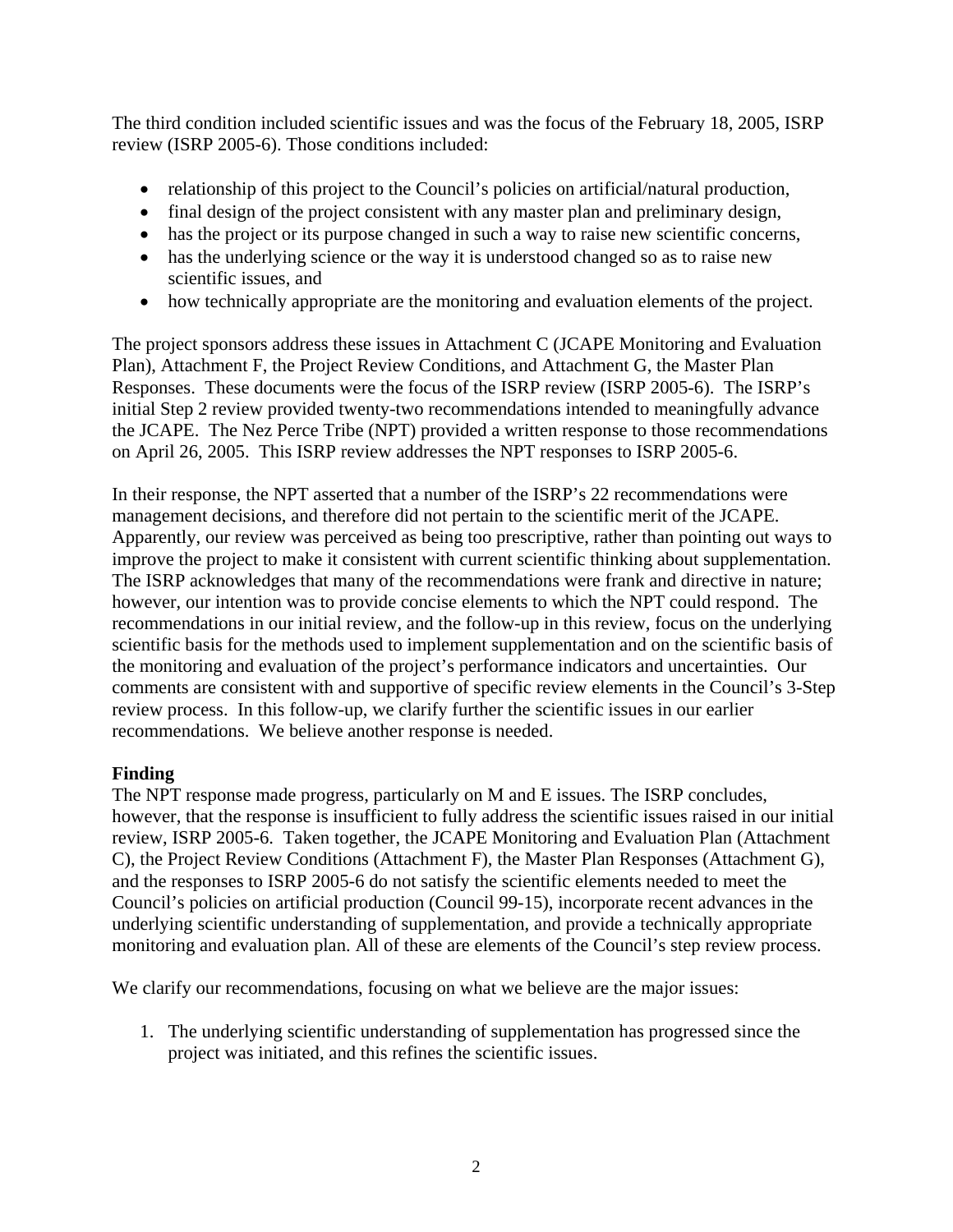- 2. The project design does not fully consider the emerging scientific understanding of supplementation.
- 3. The Monitoring and Evaluation Plan (Attachment C) is not adequate to meet Council's APR Principle 2: Artificial production must be implemented within an experimental, adaptive management design that includes an aggressive program to evaluate the risks and benefits and address scientific uncertainties.

*1. Scientific Understanding of Supplementation.* Since the JCAPE project was initiated, peerreviewed scientific literature on the effects of supplementation on the natural spawning fitness of an integrated population has been refined (Lynch and O'Hely 2001, Ford 2002, Goodman 2005). The effect of population subdivision of managed and harvested populations on effective population size has been developed (Tufto and Hindar 2003). And the dynamic interaction between the intrinsic productivity of an integrated population and management control variables – the broodstock mining rate, the proportion of hatchery-origin adults allowed on the natural spawning grounds, the proportion of natural-origin adults used in hatchery spawning, and the harvest rates – has been developed (Goodman 2005). The implications of these new findings have not been addressed in the JCAPE.

*2. Fully considering the scientific understanding of supplementation and integrated hatchery programs in the design of JCAPE.* Supplementation is intended to increase the numbers of naturally spawning adults (both hatchery- and natural-origin adults), with the hope of eventually increasing the numbers of natural-origin adults. Whether or not this can be achieved is a function of the adult-to-adult replacement rate in the hatchery and natural spawning phases and of the relative size of each phase. The scale of individual supplementation programs, and the risks they pose to natural populations, is under some management control. The scale of each program can be controlled by adjusting the proportion of natural- and hatchery-origin adults in the spawning population in each phase, by deciding on a broodstock mining rate, and by regulating harvest and harvest selectivity.

The level or scale chosen for the management controls should be justified by scientific principles and empirical evidence. In the case of JCAPE, a very conservative hatchery breeding protocol is established. All hatchery broodstock is to be of natural-origin. The ISRP encourages this protocol. The JCAPE proposes using a 50% broodstock mining protocol (collecting 50% of the natural-origin adults for use as hatchery broodstock). The ISRP recommended using 25%. This was perceived as prescriptive by NPT, and based on opinion. JCAPE based the 50% broodstock mining rate on their Risk/Benefit Analysis of the probability of retaining rare alleles for 15 years. The approach used in the Risk/Benefit Analysis is superseded by recent methods, and, further, the R/B Analysis does not consider the demographic consequences of removing spawning adults from the population. The JCAPE needs to scientifically justify the operational criteria it employs to meet Council APR principles 1, 2, 3, and 8. Finally, the JCAPE does not have an established "cap" on the proportion of hatchery-origin adults permitted above the Johnson Creek weir. The ISRP recommends NPT adopt the Puget Sound Hatchery Scientific Review Group (HSRG 2004) *PNI* (proportion of natural influence) of 0.70 for a natural stock of high intrinsic value (see further discussion of this point below under Recommendations 8 and 9).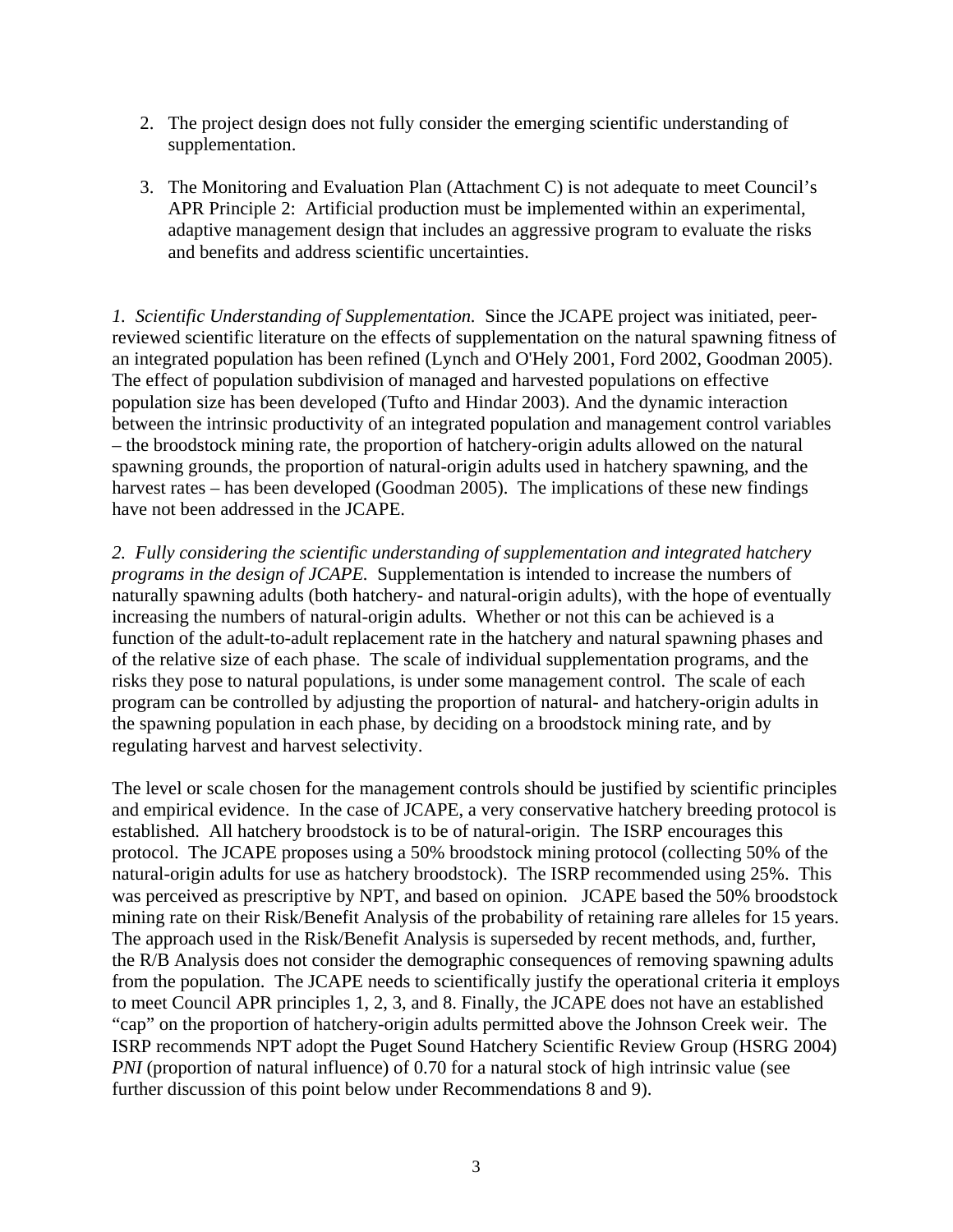*3. Inadequate Monitoring and Evaluation Plan.* Artificial Production Review (NPPC 99-15) Principle 2 calls for artificial production to be implemented within an experimental, adaptive management design that includes an aggressive program to evaluate the risks and benefits and address scientific uncertainties. The 2000 Council Fish and Wildlife Program recognizes that supplementation is an unproven tool and should be used in an experimental framework.

The intended benefit of supplementation is to increase the numbers of naturally spawning adults (both hatchery- and natural-origin adults), with the hope of eventually increasing the numbers of natural-origin adults. Supplementation carries with it risks that include demographic loss, if the hatchery replacement rate does not equal or exceed the natural replacement rate, and loss of natural spawning fitness. The ISAB (2003-3) details the design necessary to evaluate demographic benefit from supplementation and to measure fitness loss.

Estimating an overall demographic benefit from supplementation requires contrasting the supplemented stream with unsupplemented reference streams. Estimating fitness loss requires comparing productivity curves between supplemented streams and unsupplemented reference stream(s) once supplementation is discontinued. JCAPE, in the Monitoring and Evaluation Plan, and in the NPT response, state they consider using a reference site, but choose only implicit treatment – reference comparisons. Their primary evaluation of hatchery-origin contributions to natural production and potential impacts on fitness using pedigree analysis is not sufficient. The pedigree analysis undoubtedly will contribute important information on the immediate demographic consequences of supplementation, but will not provide answers to the uncertainty of the relative natural spawning fitness loss or the demographic benefit from supplementation.

Our knowledge of supplementation is still quite incomplete, so proposals to use the "supplementation tool" must proceed as an experiment incorporating elements to address the unknowns. Unknowns include the difference between actual and potential productivity of habitat, the contribution of migrating juveniles at different times of the year to adult production, acceptable loss in fitness, impact of stocking – location, timing, and size – on naturally produced fish, and the role of density in migrant timing, body size, and survival. Adequately addressing these unknowns is demanding. When conducting management experiments (aka adaptive management), replication is needed; single treatment and reference populations are not enough (Underwood 1997). Using the Yakima and NEOH projects alone to supply the answer to whether or not supplementation is effective is not adequate. The "redds per kilometer" performance measure the ISRP understands is being used in the Idaho Supplementation Studies (ISS) is not a sufficient measure, so there is little hope that the ISS will inform whether or not supplementation yields a demographic benefit or a loss in fitness. This is why the ISRP emphasizes it is critical that this project be included in the larger effort to evaluate supplementation. The "reference" stream/population is criticized for being infeasible and too expensive. We recommend to Council and BPA that they fund sufficient M and E to evaluate whether or not supplementation yields a demographic benefit or a loss in fitness. If supplementation is executed without an appropriate experimental design, little will have been learned and effort will be wasted.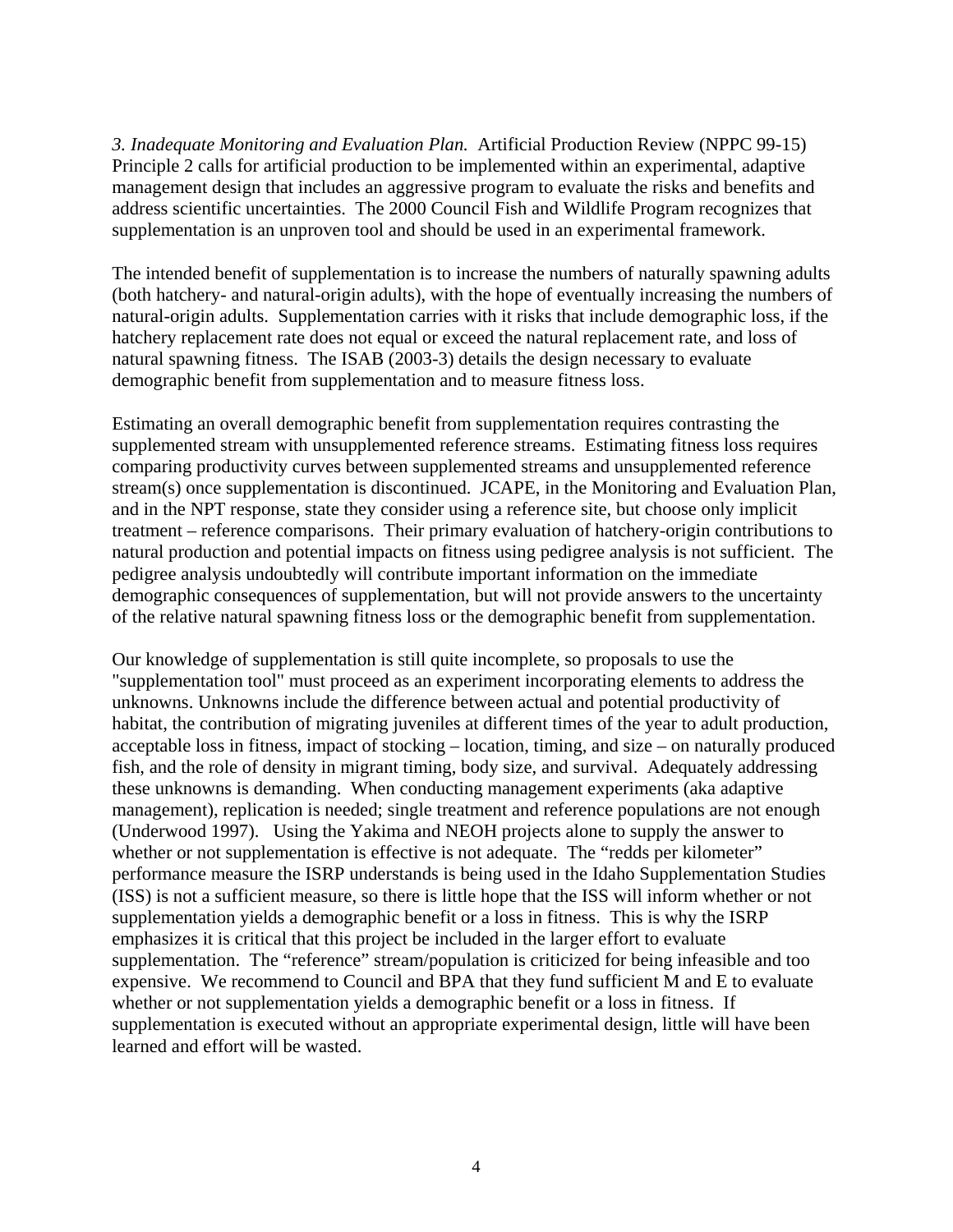The unknowns associated with supplementation will be resolved only from experimental programs designed to obtain the required data. If the JCAPE adopts a good experimental design, it presents an opportunity to collect some useful information.

We provide additional specific details on our recommendations below:

## **Review Summary**

The NPT responded to each of our initial 22 recommendations. In the text below, we present our initial recommendations, then our evaluation of the NPT's response to the recommendations, and provide revised recommendations listed alphabetically for issues that need further consideration and response.

*Initial review Attachment F (The Project Review Conditions) Attachment G (The Master Plan Responses)* 

## *Recommendation 1. Provide greater resolution on the dynamic tension between the rebuilding goals and the harvest goals – goals that are potentially in conflict with one another.*

ISAB (2003) identified the need to establish performance standards for hatchery and natural replacement rates, broodstock mining rates, NOR/HOR proportions on the natural spawning grounds, abundance estimates (ranges) for NORs and HORs, and how these would be partitioned into harvest, hatchery broodstock, and natural spawning components. The documents from JCAPE have not gone far enough in describing a program beyond maintaining the breeding population in Johnson Creek. The JCAPE planning documents, including the HGMP and M and E plan, will be of greater value to the project sponsors and region if these goals, objectives, and performance standards are clearly identified.

ISRP recognizes that goals are management obligations; nevertheless, they should be scientifically justifiable and should be used to measure whether a project is accomplishing what it set out to do.

**ISRP recommendation A. Performance standards for NOR and HOR abundance, ratios of hatchery- and natural-origin adults in hatchery and natural spawning, and broodstock mining rates should be decided upon and included in the appropriate planning documents.** 

## *Recommendation 2. Provide justification for estimates for smolt carrying capacity and spawner needs for the broodstock.*

The NPT response to recommendation 2 identifies smolt carrying capacity estimates in the NPCC presence/absence database (510,048), by CRITFC in the Benefit/Risk Analysis (729,720), and by NOAA Fisheries in BiOp 1250 (100,000).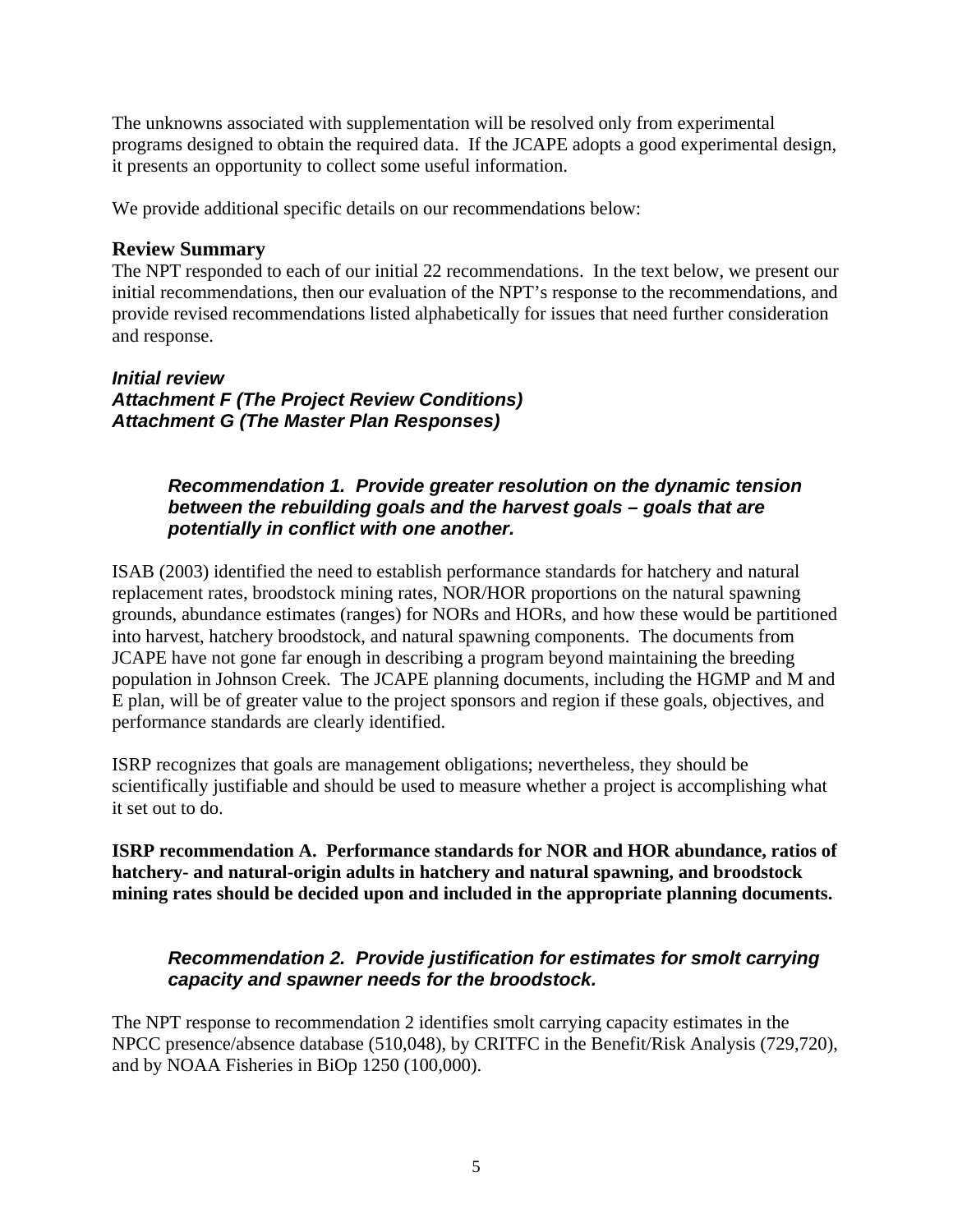Smolt carrying capacity is an item that is vital to project success, but also is a point of contention (among NOAA Fisheries/NPT). NOAA concluded the NPCC and CRITFC estimates were large and may have overestimated carrying capacity. They further concluded that the M and E for the project should yield information on Johnson Creek natural production and pre-smolt emigrant contribution to adult returns. Review of the M and E plan did not reveal a specific intent to estimate the smolt capacity of Johnson Creek. Search of "carrying capacity" in the document produced one occurrence in an appendix which simply asserted that the creek was below capacity. Search of "smolt capacity" in the M and E plan did not produce any occurrence. Analysis of Hood River steelhead and Umatilla steelhead, coho, and spring and fall Chinook conducted within the last few years suggests that tributary capacity is much below the early estimates. Based on these, there is reasonable uncertainty of the smolt production (carrying) capacity of Johnson Creek. Therefore, the ISRP's recommendation focuses on recognizing this uncertainty and attempting to estimate the range of smolt carrying capacity within Johnson Creek, rather than on a specific estimate of carrying capacity.

**ISRP recommendation B. JCAPE planning documents should recognize that the smolt capacity of Johnson Creek is a critical uncertainty, and estimating the range of the capacity should be identified as an element of the M and E plan.**

## *Recommendation 3. Provide defined decision points related to project outcomes. For example, if adult numbers can be increased to the point of providing a harvest, it is not clear how that can be reversed if an effect on fitness is detected.*

The NPT response to recommendation 3 identifies that an adaptive management loop is present in the M and E plan on pages  $67 - 69$ . This section of the M and E plan identifies the management process for conducting the loop. Monitoring and Evaluation Objective 7b. (page 68) states "specific questions to be evaluated are:

*Has any of the uncertainty been removed and can any M & E activities be discontinued?* 

 *Are the M & E findings sufficient to recommend program operation modification prior to the five-year review?* 

This objective goes on to identify that an annual JCAPE management review will be conducted to address:

*Assessment of data and recommended changes to the risk levels assigned to all of the critical uncertainties* 

 *Assessment of JCAPE performance in relation to set performance thresholds.* 

A search of "risk levels", "performance thresholds", and "critical uncertainties" in the HGMP, Appendix G - Master Plan Elements, Appendix F – Response to Review Conditions, and Appendix C – the M and E Plan produced no occurrences of "risk levels" or "performance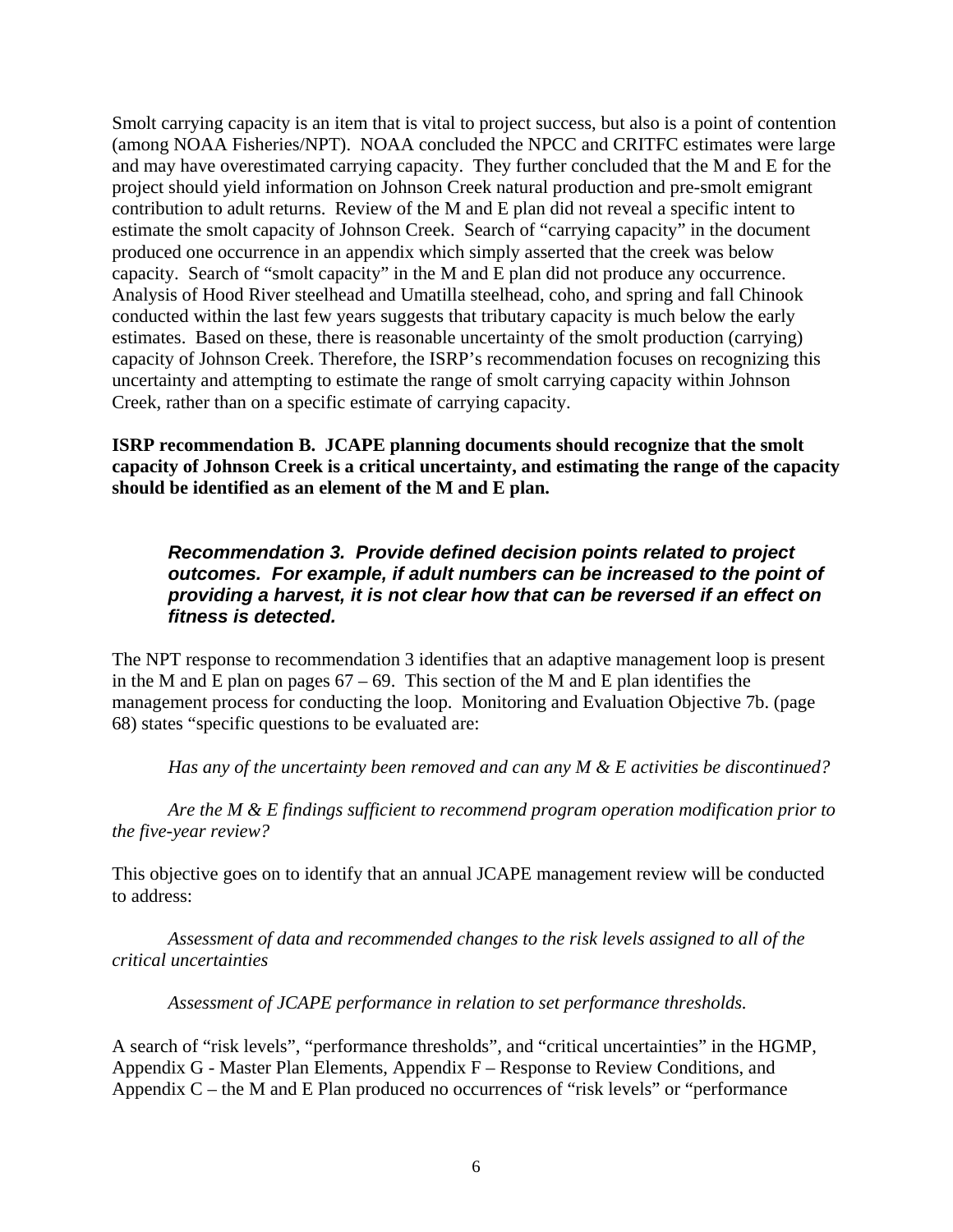thresholds". The search of "critical uncertainties" produced five occurrences in the M and E plan, one in Appendix F, two in Appendix G, and none in the HGMP. In most of the occurrences of "critical uncertainty", reference is made to the M and E plan quantifying 38 key performance measures which will contribute to regional monitoring and evaluation efforts addressing critical uncertainties associated with supplementation and ESA listed stock status/recovery.

JCAPE's M and E plan, Appendix F, and Appendix G do not define or describe "risk levels", "performance thresholds", or identify what the "critical uncertainties" are. Consequently, the association of specific performance metrics with evaluating critical uncertainties is absent. To fulfill the intent of Monitoring and Evaluation 7b, these elements need to be provided in the planning documents.

**ISRP recommendation C. The M and E plan should formally define what risk levels are, identify the critical uncertainties they are testing, and provide the performance thresholds that prompt review of risk levels and program operation modification.** 

## *Recommendation 4. Manage the Johnson Creek sub-population as a unit of the metapopulation (unless demonstrated to be isolated).*

The NPT response to recommendation 4 provided a brief explanation of the consultation with NOAA Fisheries on broodstock selection and allocation.

Originally, JCAPE proposed to pass all fish that arrived at the Johnson Creek weir into Johnson Creek so they could spawn there. NOAA Fisheries objected to that management plan, and in BiOp 1250 permitted only JCAPE and unmarked fish to be passed into Johnson Creek. NOAA Fisheries believes that Johnson Creek is largely isolated, but connected, by perhaps 5% natural straying, to Stolle Meadows/upper South Fork, Poverty Flats/middle South Fork, and Secesh River/Lake Creek summer Chinook spawning aggregates.

The interrelationship of Johnson Creek with other South Fork Salmon River summer Chinook populations raises two concerns. One is creating artificial isolation, i.e. no genetic interchange with neighboring populations, when it has occurred naturally in the past. A second is straying of JCAPE salmon into adjacent streams and unintentionally "supplementing" them. If there are adverse effects to natural spawning fitness from supplementation, this would extend those effects beyond Johnson Creek.

**ISRP recommendation D. Recommendation 4 should be adopted and JCAPE should recognize uncertainty in the metapopulation structure of the South Fork Salmon River summer chinook salmon. This uncertainty should be reflected in the monitoring tasks and annual reports.**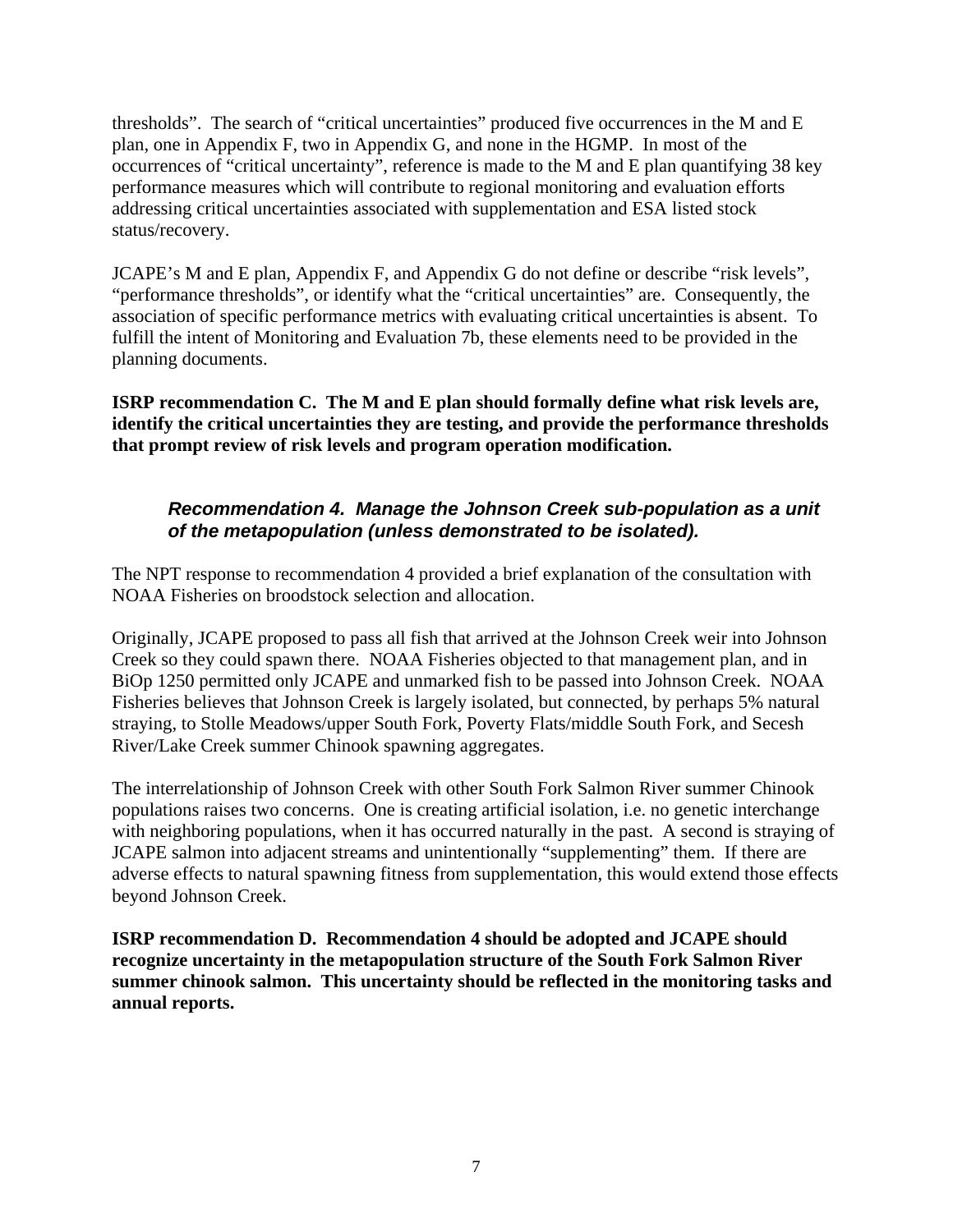#### *Recommendation 5. Examine the possibility that spawner needs and "smolt carrying capacity" have been overestimated. Density dependent effects are likely to be important considerations.*

The NPT response to recommendation 5 summarizes the consultation between NOAA Fisheries and NPT, reflected in BiOp 1250.

The consultation reveals uncertainty about the range and long-term mean SAR for hatchery smolts (which drives the smolt release numbers and broodstock needs) and natural smolts produced per redd.

In the response, NPT states "Monitoring of juvenile production at various levels of adult escapement will occur as part of the JCAPE M and E plan and serve as cursory assessment of capacities used for program development. Variation in adult spawner numbers will occur naturally due to changes in annual survival rates and production."

**ISRP recommendation E. Uncertainty of hatchery SARs and smolts per natural redd/spawner should be recognized in the HGMP, Appendix F, Appendix G, and Appendix C (the M and E plan), and these topics should be considered annually in the program review. Steps to identify the performance thresholds that would trigger reconsidering operations should be developed.** 

## *Recommendation 6. If fitness decreases, then modify or terminate the program, depending on whether the decrease reaches a threshold established in advance.*

The NPT response to recommendation 6 is:

"A pre-established decision tree with performance threshold criteria is not being pursued due to the complex relationship between the 20 management assumptions identified in the JCAPE and the myriad of outcomes and possible management responses. Each of these management assumptions independently have pre-established criteria which will provide the quantitative information related to programmatic goals for consideration with the adaptive management process".

The response seems contradictory with itself and with Monitoring and Evaluation Objective 7b. For transparency among the co-managers and the region, identifying critical uncertainties and developing the performance thresholds, risk levels, and operational modification are necessary.

**ISRP repeats recommendation C. Define risk levels, identify critical uncertainties, establish performance metrics and thresholds for those uncertainties, and develop steps to trigger reconsideration of operations.**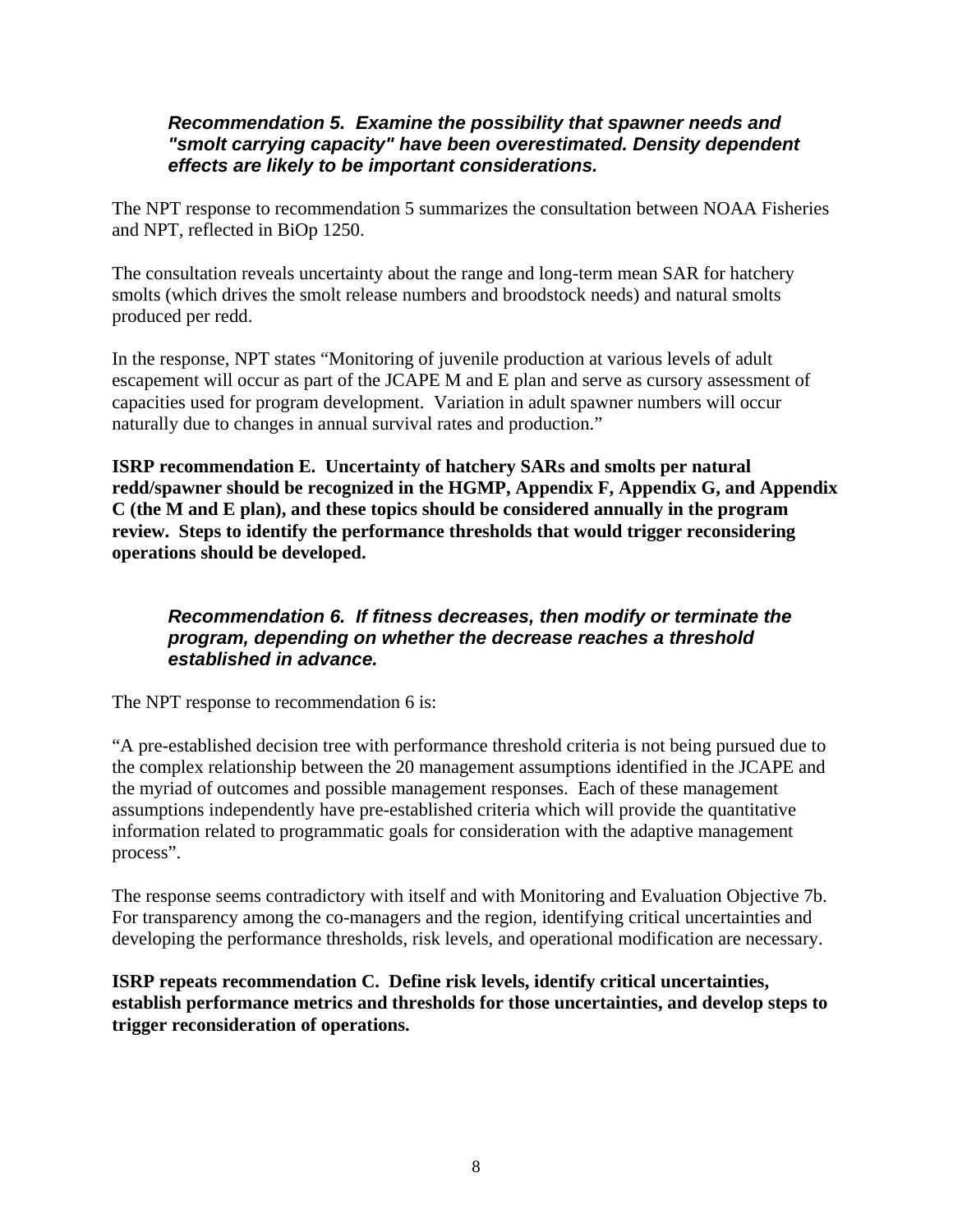#### *Recommendation 7. Present synthesis of current results of the supplementation program for the Step 3 Review.*

**ISRP recommendation F. Sponsors need to include summary of results-to-date. The summary can include references to sources of supporting data. The summary should provide clear statement of what they believe they have accomplished to date.**

## *Initial Review --- Supplementation Protocol, Scale, and the Need for Limits*

*Recommendation 8. The proportion of NOR adults taken for broodstock should not exceed 25%.* 

*Recommendation 9. Project sponsors should adopt a conservation measure of not having more HORs than NORs in the naturally spawning mix.* 

The NPT provided a combined response to recommendation 8 and 9. In summary, they affirmed that the broodstock size was chosen to provide a probability of preserving rare alleles over a three generation period and that natural-origin recruits (adult returns) (NORs) are used exclusively in the hatchery phase to avoid serial artificial selection. The calculation of the numbers of hatchery and natural spawning fish required to maintain the effective size necessary to avoid loss of alleles was presented in a Benefit/Risk Analysis.

The ISRP previously acknowledged and endorsed exclusive use of NORs in the hatchery broodstock and encourages the JCAPE to continue that practice.

In the Benefit/Risk analysis the estimated number of spawning fish required to preserve alleles was 232 in the hatchery phase. NOAA Fisheries, in BiOp 1250, determined that the basis for the calculation was incorrect, and determined the number was 50 (25 pairs). NOAA Fisheries determined that 230 returning fish were needed in the natural population to maintain an effective population size of 50. NOAA Fisheries determined that the program design maintained an effective population size in both the hatchery and natural phases, which was redundant, and concluded that as a risk averse measure it might be appropriate.

In BiOp 1250, NOAA Fisheries expressed concern that no cap was in place on the proportion of hatchery-origin recruits (adult returns) (HORs) passed above the Johnson Creek weir to spawn naturally. They noted that this level of intervention was not in place in other locations in the Salmon River system.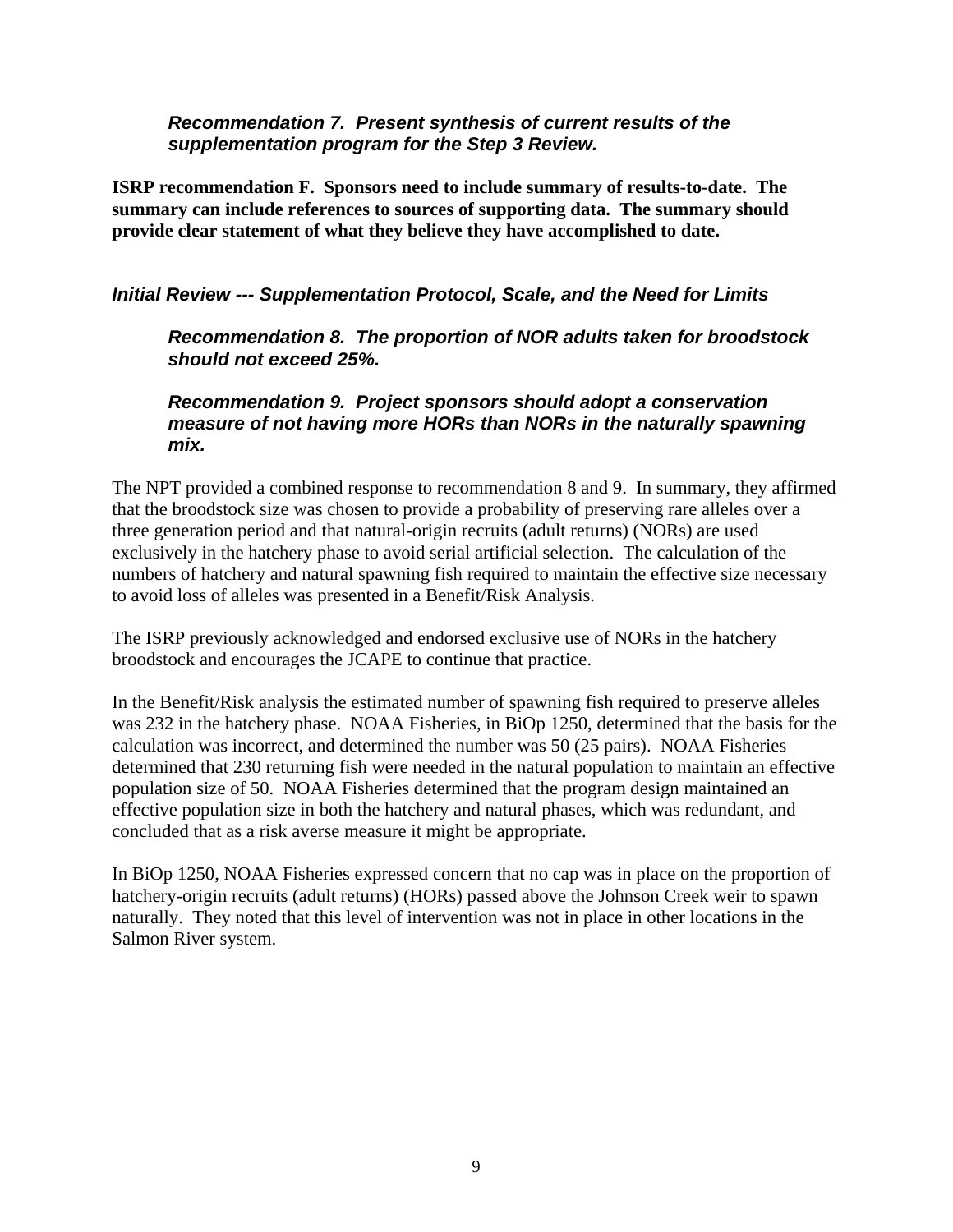The HSRG, following Lynch and O'Hely (2001) adopted a measure called the proportion of natural influence (PNI), based on the percentage of time an allele spends in the wild.

$$
PNI = \frac{pNOB}{pNOB + pHOS},
$$

where *pNOB* and *pHOS* are the proportions of broodstock consisting of natural-origin recruits (NORs) in the hatchery broodstock and natural spawners consisting of hatchery-origin recruits (HORs). The HSRG recommends that PNI should exceed 0.5 in integrated hatchery/natural systems and exceed 0.70 in systems with significant biological resources. The Johnson Creek population of summer-run Chinook salmon should qualify as a significant biological resource. JCAPE intends to use only natural-origin recruits (NORs) as hatchery broodstock, so *pNOB* would be 100%. To maintain a PNI of 0.70 or greater, the proportion of hatchery-origin recruits (HORs) passed above the weir in Johnson Creek for natural spawning (*pHOS*) should not exceed 42%.

The broodstock mining rate, the proportion of HORs in serial hatchery rearing (1 – *pNOB*) and the proportion of HORs on the natural spawning ground (*pHOS*) are variables that contribute to:

- 1. the effective population size of the integrated population;
- 2. reduced fitness in the natural spawning phase owing to antagonistic selection in the hatchery and natural phases and relaxed selection in the hatchery phase; and
- 3. demographic loss owing to the removal of naturally spawning individuals.

Since the benefit/risk analysis was conducted in 2000, additional theoretical works and analytical models have appeared that evaluate antagonistic selection (Ford 2002), relaxation selection (Lynch and O'Hely 2001), effective population size (Tufto and Hindar 2003), and the multiple consequences of these factors (Goodman 2004, 2005, HSRG 2005) in integrated/supplementation salmon populations.

Using these recently developed concepts and methodologies offers an opportunity to further consider the assumptions about salmon production in a supplemented population. In turn, this can serve to evaluate the implications of adopting different operational measures (i.e. broodstock mining rates, proportions of HORs on the natural spawning grounds (*pHOS*)) in the JCAPE to generate hypotheses that should be tested, rather than accepted at face value.

Substantive adaptive management from JCAPE will only accrue if results are obtained from experiments that are appropriately designed. The design and implementation of experiments of this sort, and on this scale, have historically proven to be a very difficult challenge within the Columbia River Basin. The ISAB (2003) commented, in its supplementation review, on the insufficiency of the existing record of experimentation with supplementation, despite the widespread institutional acknowledgement that supplementation is experimental.

**ISRP recommendation G. JCAPE should evaluate alternative broodstock mining levels and caps on the proportion of HORs on the natural spawning ground (***pHOS***) in an experimental framework designed to determine the changes in natural spawning fitness under these management operating guidelines. This experiment requires contrasting the**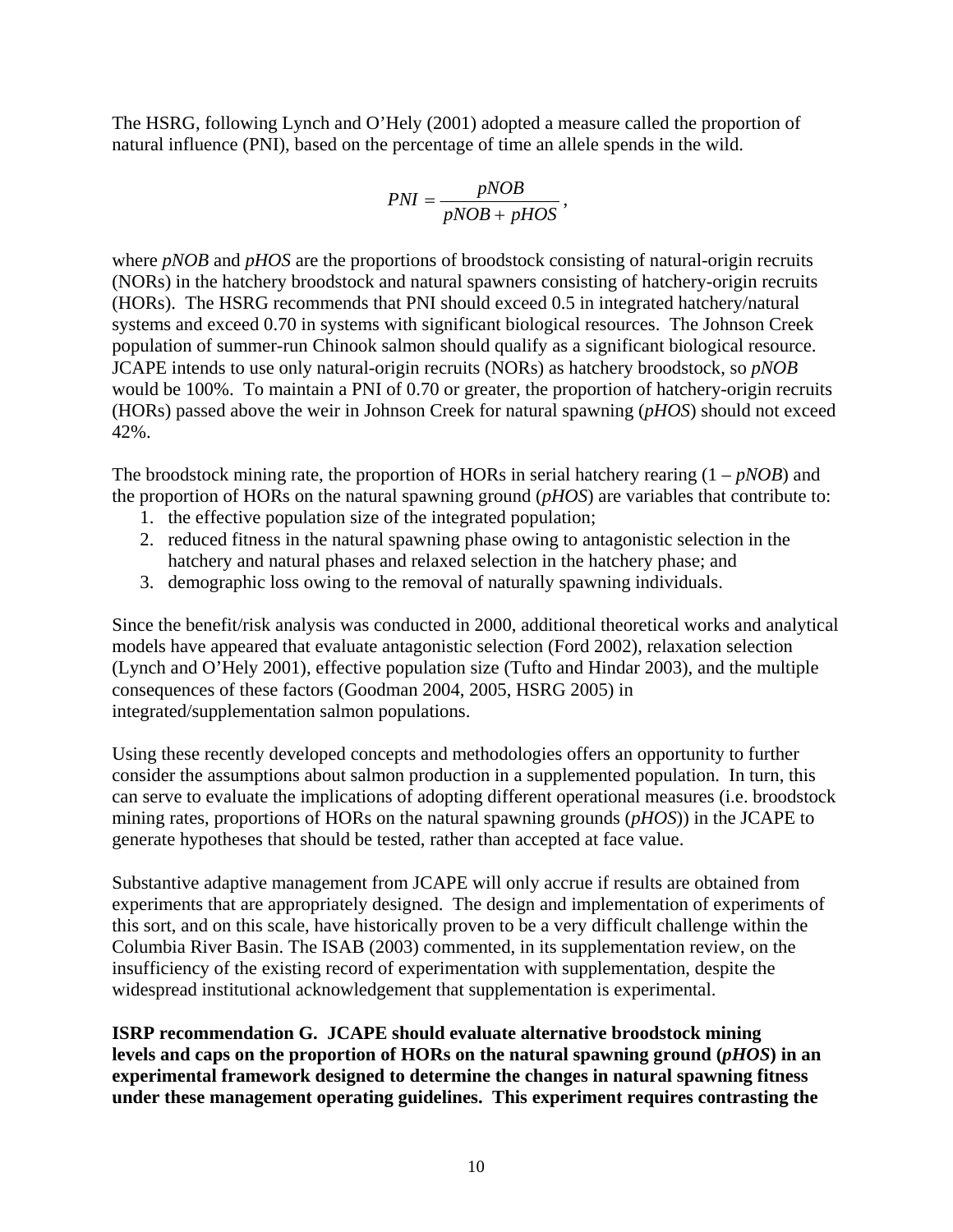**natural spawning productivity of the supplemented JCAPE to an unsupplemented reference location(s), once supplementation is ended. Supplementation could be suspended at the end of the current 5-year BiOp (June 2008), to provide for a period of evaluation.**

# *Attachment C: Review of the Monitoring and Evaluation Plan*

The ISRP affirms it original conclusion that, overall, the M&E Plan (Attachment C) is a good start on a working draft of a standalone Plan for the Johnson Creek Summer Chinook Salmon supplementation project. The Johnson Creek team was successful in creating a single integrated document, describing general methods and data to be collected in Johnson Creek, including a combination of population status monitoring, comparative performance testing, and small-scale experiments. Generally favorable attributes of the M&E were direct statement of the management objectives and linking of the performance measures to the management objectives.

## *Recommendation 10. The sponsors should link their management objectives to the RASP definition of supplementation they adopt.*

NPT concurred with the ISRP recommendation and indicated in their response that management objectives 1 – 4 address maintaining or increasing natural production, maintaining life history characteristics and genetic diversity, and minimizing impacts.

**ISRP recommendation H. NPT should edit the M and E plan to indicate which objectives address each of the important attributes of supplementation: maintaining or increasing natural production, and keeping genetic and ecological effects on target and non-target populations within limits. This is an opportunity to link performance measures for each of the management objectives to the underlying components in the RASP definition.** 

# *Specific Major Monitoring and Evaluation Issues*

*Recommendation 11. Contrast natural history parameters for NORs in supplementation and reference streams.*

*Recommendation 12. The Johnson Creek Artificial Propagation Enhancement Project should support the need for collection of additional data in Phase III of the ISS.* 

*Recommendation 13. The treatment and control streams of the ISS (perhaps including the mainstem of the South Fork Salmon River) should be reference streams for the Johnson Creek Artificial Propagation Enhancement Project.*

*Recommendation 14. Make the Johnson Creek M&E Plan a standalone document containing complete M&E plans for the JCAPE project and reference streams.*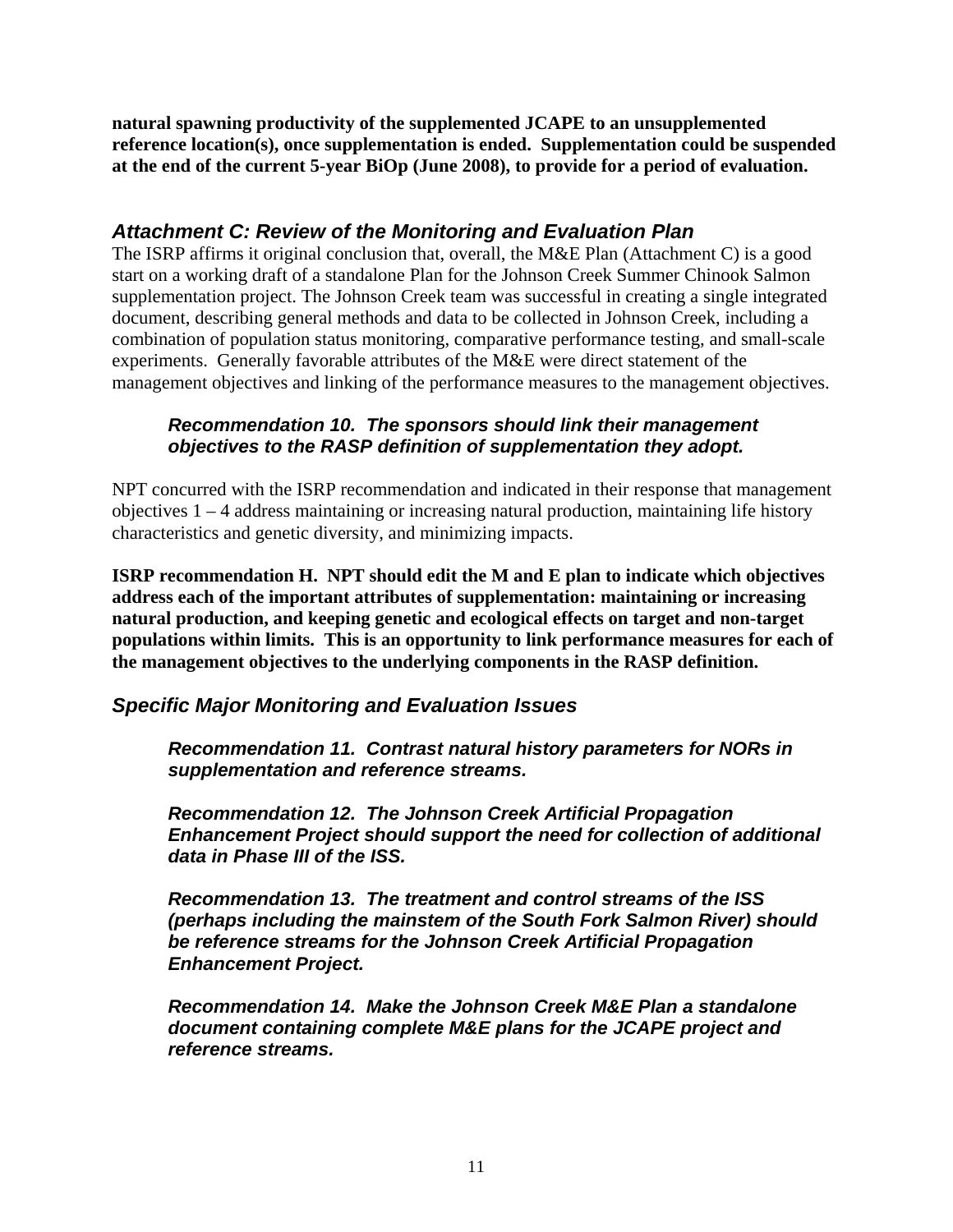#### **ISRP RESPONSES TO JCAPE RESPONSES: M&E Plan.**

The ISRP recommends that the JCAPE M&E Plan (Attachment C, NPCC Step 2/3 Submittal) be edited and revised to incorporate those issues on which the ISRP and the proponents agree. In addition, we recommend that the proponents consider the following discussion (our responses to their responses) and incorporate recommendations I through M in a revision of the M&E Plan (Attachment C, NPCC Step 2/3 Submittal).

#### **Recommendations 11 to 14.**

We appreciate and support the proponent's statement that they will "…examine the performance" of Johnson Creek relative to the Secesh River …" They note that the Secesh River has already been recommended to function as a reference stream under the Northeast Oregon Hatchery Monitoring and Evaluation Program and will serve equally well for the JCAPE Program. The ISRP strongly recommends funding of adequate monitoring in the Secesh River to allow it to serve as a reference stream for these important supplementation experiments. In defense of our original recommendations, we note that the Secesh River was not stated as a reference/control stream in the Attachment C, NPCC Step 2/3 Submittal. The words reference and control are not used in the M&E Plan in the sense of reference or control stream for Johnson Creek.

Using the Secesh River as a reference location is not without some ISRP reservation. NOAA Fisheries, in BiOp 1250, and NPT in the Risk/Benefit Analysis considered the Sesech River to be part of a larger summer Chinook metapopulation. The "straying rate" between these sites needs to be evaluated (see Recommendation 4 above) to ensure that the dynamics of one location are not unduly influencing the other.

We disagree with the proponent's statement that "If exploratory retrospective analyses suggest that we can achieve reasonable statistical power, we will incorporate those appropriate tests into the routine analysis." Regardless of the power (it will be what it is!), the differences between parameters measured on Johnson Creek and reference streams should be estimated. Precision of the estimates must be quantified by reporting standard errors of estimates, limits of confidence intervals, or other appropriate measures. The proponents of the JCAPE, and fisheries biologists in general, should limit the use of classical hypothesis testing in analyses and rely relatively more on point estimation of effects, differences of effects, etc., with stated precision of estimates.

The ISRP expresses its sympathy to the proponents of the JCAPE, because development of a biologically sound, fiscally conservative, and practical M&E program is one of the most difficult problems faced by scientists. We fully agree that it is an issue of "…balancing a rigorous study design with an approach that is likely to be both biologically sound and fiscally conservative/implementable."

**ISRP recommendation I. The proponents' responses concerning use of the Secesh River as a reference stream should be included in the M&E Plan (Attachment C, NPCC Step 2/3 Submittal). Details should be given on indicator variables and field data collection methods to be used on Johnson Creek and the Secesh River. The M&E Plan should be edited to limit the use of tests of classical null hypotheses in the evaluation and planning stages in favor of point estimation methods.**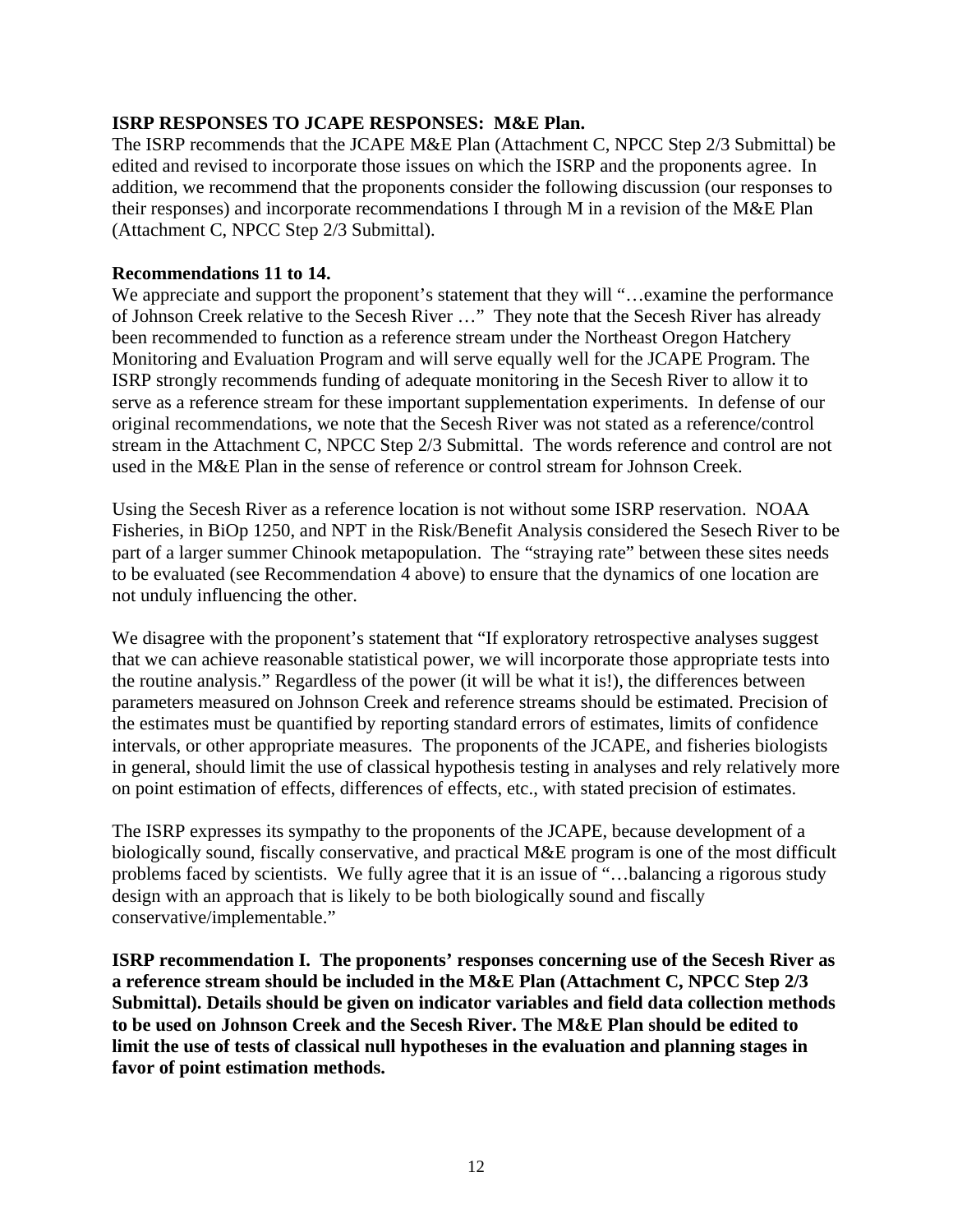#### *Recommendation 15. Conduct economical reconnaissance surveys for spawning and rearing of chinook on the sites selected for long term habitat status and trend monitoring.*

#### *Recommendation 16. Include Johnson Creek in the probabilistic sampling scheme for redd counts in the South Fork Salmon River watershed.*

The proponents commit to conducting low cost reconnaissance surveys for spawning of Chinook on the sites selected for long term habitat status and trend monitoring. They clarify that Johnson Creek will be included in the probabilistic sampling scheme for redd counts in the South Fork Salmon River watershed.

Using simple and convenient survey procedures for presence-absence of rearing juveniles is practical and would provide valuable data. (For example, one person might snorkel through a reach once in a season every three years.) The ISRP continues to recommend some kind of low cost reconnaissance surveys for rearing of Chinook on the sites selected for long term habitat status and trend monitoring.

**ISRP recommendation J. The proponents' responses should be included in the M&E Plan (Attachment C, NPCC Step 2/3 Submittal). The proponents should develop simple and convenient presence-absence reconnaissance survey methods for rearing juveniles on sites selected for long term habitat status and trend monitoring.** 

#### *Initial review --- Cooperation with other M&E projects.*

*Recommendation 17. The JCAPE project should support the selection of the South Fork of the Salmon River as a study site for BPA project No. 200301700. The ISRP further recommends that the Council support the cooperation of these two projects.* 

Good response to ISRP recommendation. The proponents of the JCAPE project support the selection of the South Fork of the Salmon River as a study site for BPA project No. 200301700.

**ISRP recommendation K. The Nez Perce Tribe should join and participate in the Pacific Northwest Aquatic Monitoring Partnership (PNAMP).** 

#### *Initial review -- Prioritization of M&E Activities*

*Recommendation 18. Include flow charts showing relationships of ongoing projects that will provide data for the M&E component of the JCAPE project.*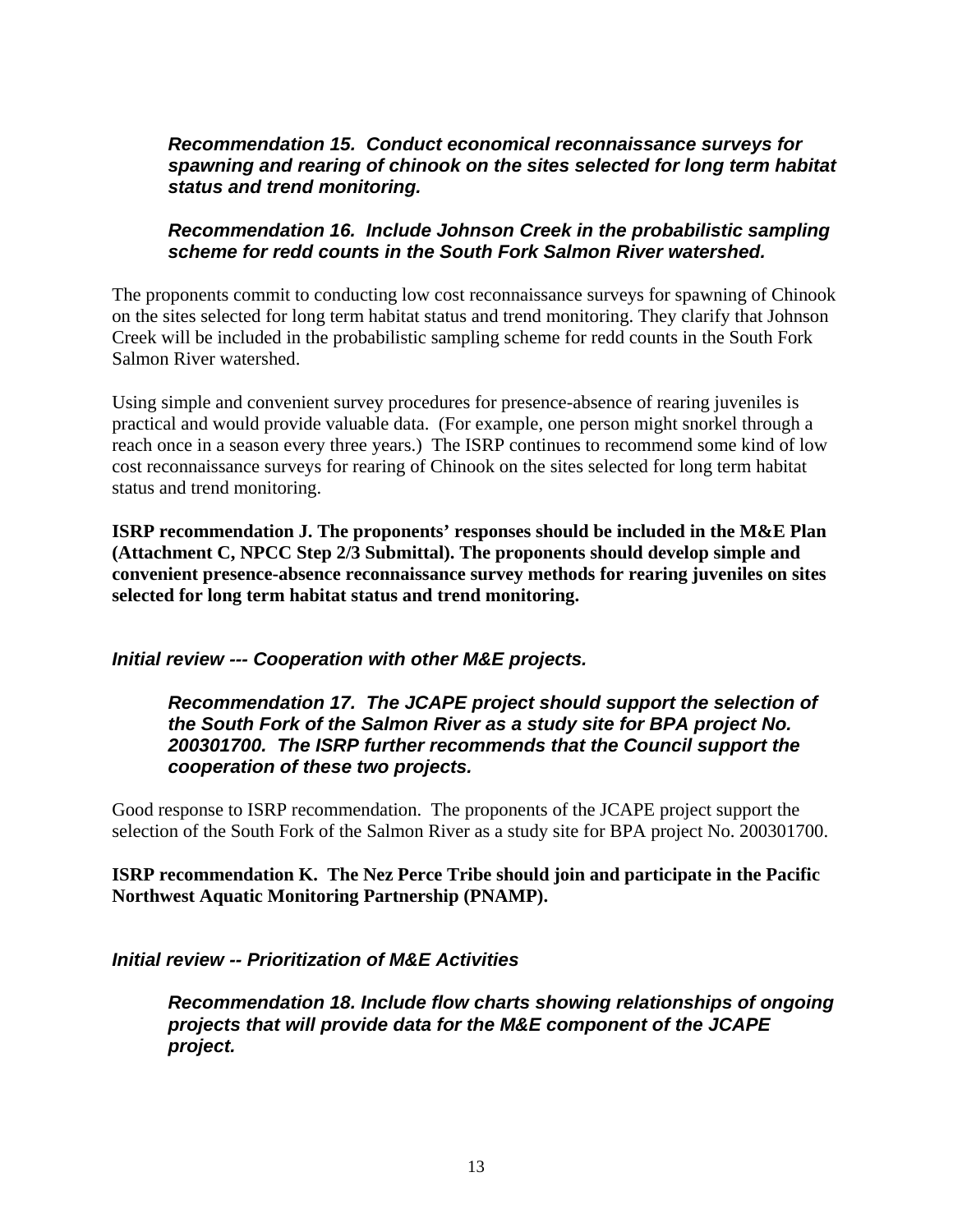The ISRP appreciates receiving Table 1 "Monitoring and Evaluation activities performed in the South Fork Salmon River by Idaho Department Fish and Game (198909800 and LSRCP), U.S. Fish and Wildlife Service (199102800), Nez Perce Tribe (198909802, 199703000, 1996040300, and LSRCP), Fish Passage Center (198712702), and NOAA Fisheries (198909600)." We agree with the proponents that the relationship of the JCAPE M&E activities to ongoing activities throughout the South Fork Salmon River watershed is complex. Our experience in such large complex projects is that not everyone is doing what the other person thinks is being done. When it comes time to analyze the data, some critical pieces are usually not available or, at best, introduce considerable uncertainty!

**ISRP recommendation L. The M&E Plan should have more complete documentation on design of sampling protocols and field data collection methods (including references to published material) on which the success of the JCAPE evaluation will rely. The presentation on page 73 of the Plan does not provide sufficient documentation for the new biologists who will inherit the job of analyzing the JCAPE.** 

#### *Recommendation 19. Propose prioritization of all M&E in the Step 3 submittal, including priority of ongoing M&E activities.*

Agree. Good responses to our recommendation.

## *Recommendation 20. Emphasize estimation of parameters, and report precision of the estimates.*

Agree. Good responses to our recommendation. The ISRP agrees that, with use of point estimates and measures of precision, as with classical hypothesis tests, the question remains – how large must the deviation be to warrant consideration as "biologically significant"? There is no way to get around this question! Our point is that the E of M&E should not be based on whether or not a formal test of a hypothesis is significant at some predetermined level (e.g., 5%) or less p-value). The proponents agree with us, based on their example from the Hood River. Estimates with measures of precision provide more information to the decisions makers than do the p-values of tests of hypothesis. Questions concerning "power" are better phrased in terms of desired accuracy of point estimates.

#### **ISRP recommendation M. The M&E Plan should be edited to emphasize evaluation by "estimation" rather than by "classical hypothesis testing."**

#### *Recommendation 21. Co-locate field data collection on common study sites.*

Agree. Incorporate language into the M&E Plan.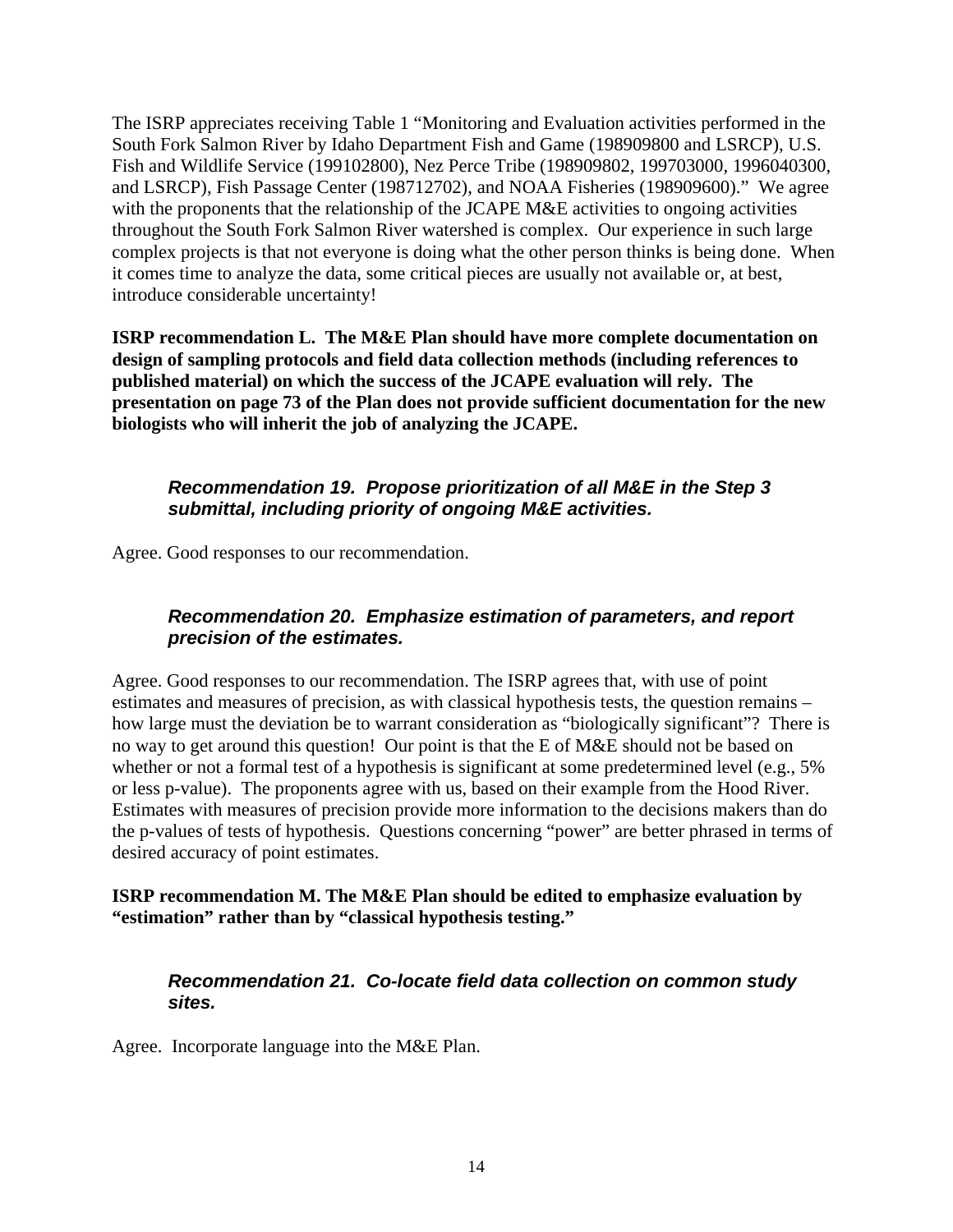## *Recommendation 22. Develop and test "double sampling" procedures for estimation of bias and precision in redd surveys.*

The proponents agree with the ISRP that there is significant variation between observers in redd counts. The proponents have communicated their conclusions "…that redd count expansions are generally insufficient for ESA recovery thresholds, Tier II, and Tier III monitoring." Perhaps the recommendation should have been that the proponents assess if the methods are sufficiently unbiased and precise to be of value in evaluation of the JCAPE.

**ISRP recommendation N. The proponents should consider procedures to reduce the bias, if any, and improve the precision of estimates. The original Recommendation 22 stands.**